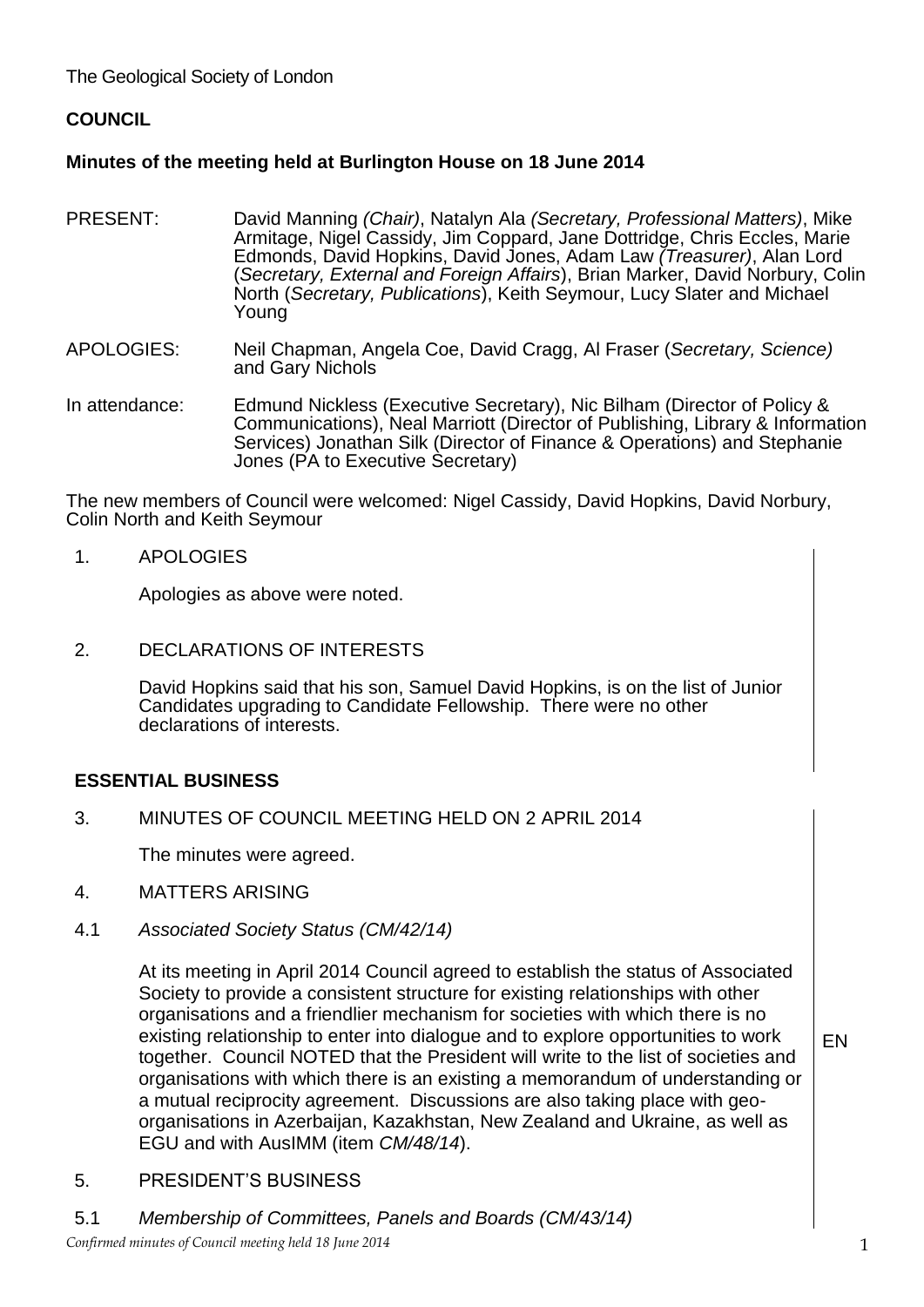Council AGREED the membership of the standing committees to Council and NOTED the membership of the other committees, panels and boards.

## 5.2 *Housekeeping (CM/44/14)*

Council NOTED the meeting dates for Council and standing committees for 2014-15 and the list of standing business brought to each meeting of Council. Council also NOTED the expenses policy.

## 5.3 *Standing List under Regulations R/RP/5 and R/FP/6 (CM/45/14)*

Under Regulation R/FP/5 (Appeals Procedures) and R/FP/6 (Disciplinary Procedures) Council is obliged to maintain "*a Standing List of at least 25 experienced and longstanding Fellows who are not members of Council and who are able to act on Panels established under these Procedures. At least two thirds of the List shall be Chartered Geologists or Chartered Scientists. Fellows may resign from the List at any time, and Council may appoint replacements at any time. The names on the List will not be available to Fellows.*" Matters dealt with under these Regulations include appeals relating to non-election as a Fellow, non-validation of a Fellow as a Chartered Geologist, investigation and resolution of complaints brought by five or more Fellows for removal of a Fellow on grounds of significant misinformation relating to application for Fellowship or validation as a Chartered Geologist, and complaints against the code of conduct.

Council AGREED the membership of the Standing List.

Council NOTED that the Standing List is not optimal in identifying Fellows with the breadth of experience to adjudicate in all cases. David Cragg and Bill Gaskarth, Chartership Officer, have identified a significant number of potential candidates and the office is in the process of asking them if they are willing to serve. Additional names will be notified to Council.

5.4 *Society representation on outside bodies (CM/46/14)*

Council AGREED the list of representatives on outside bodies and recorded their thanks to those Fellows who undertake this role. Edmund Nickless asked Council to advise Nic Bilham if there were other organisations not listed where the Society has a representative. He also reminded representing members that they should submit an annual report on the activities of the Committees they sit on.

5.5 *Nominations for Honorary Fellowship (CM/47/14)*

See confidential annex.

5.6 *Letter of Intent: GSL/AusIMM (CM/48/14)*

At the Exploration, Resources & Mining Geology conference in Cardiff in October 2013, an informal approach was made to the Australasian Institute of Mining and Metallurgy (with whom the Society jointly organised the conference) to continue and develop the relationship with the Society. Council NOTED that the President and Executive Secretary signed a letter of intent with them and a Memorandum of Understanding will be developed and brought to Council for approval.

5.7 *GSL role in the geological disposal facility siting process (CM/49/14)*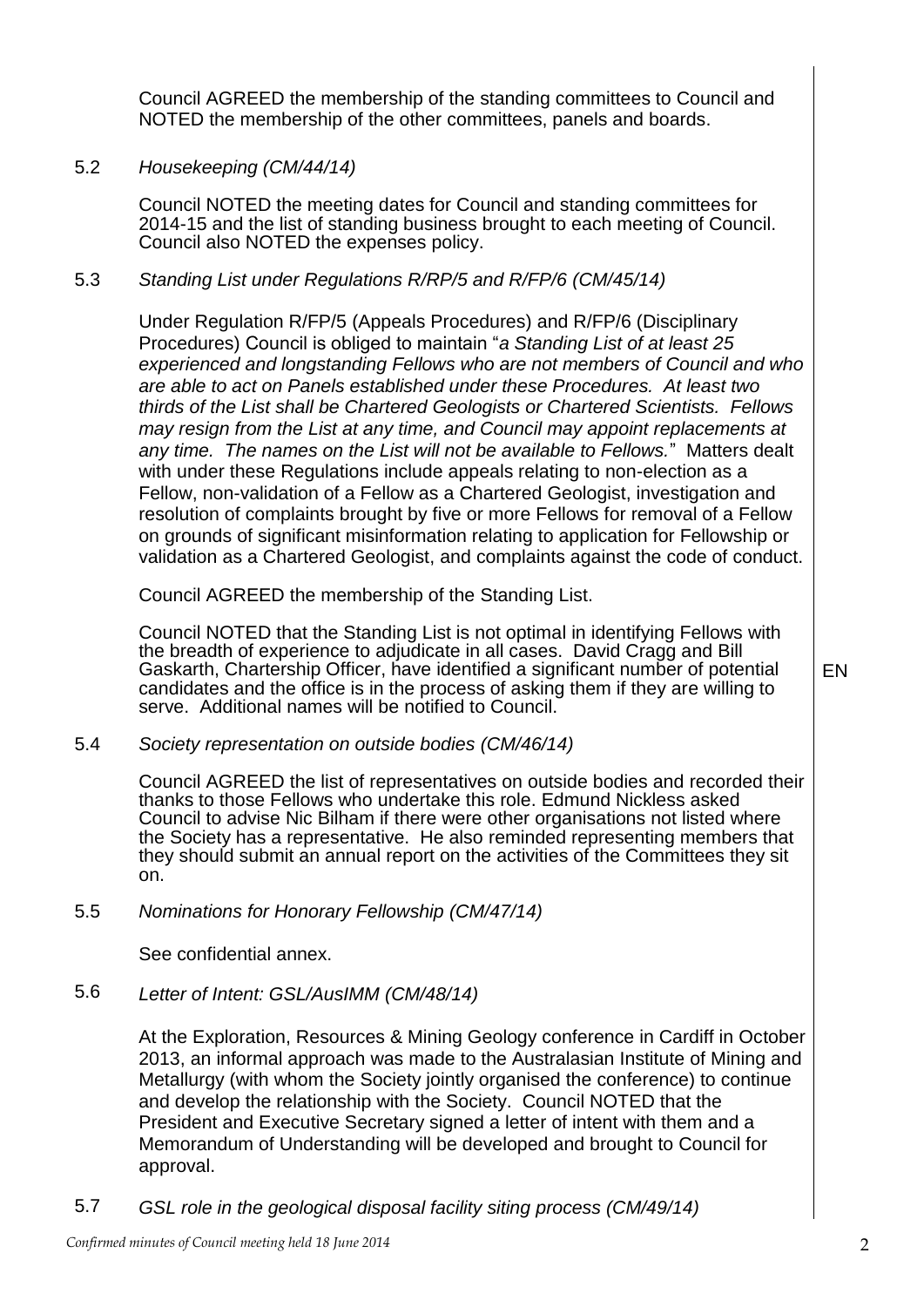See confidential annex.

## 6. HEALTH AND SAFETY REPORT *(CM/50/14)*

Council NOTED that a member of the Library staff fell going down the stairs on 12 June. There was no obvious reason why. She sustained a sore ankle but no medical treatment was required. Otherwise, there were no incidents since the last meeting of Council. Council also NOTED that all the Courtyard Societies participated in a timed fire drill on 21 May. The Society's premises were cleared in two minutes and the landlord's agents deemed the practice very successful.

#### 7. REPORT OF THE TREASURER

#### 7.1 *UBS Signatories (CM/51/14)*

The Society's investment managers are UBS. Changes were required to the management and administration of the account following the departure of the interim Finance Director and the arrival of Jonathan Silk. Council APPROVED this resolution by email on 1 May and the matter is now formally minuted.

#### 7.2 *Report of the Finance and Planning Committee (CM/52/14)*

The Finance & Planning Committee met on 5 June when the main items of discussion were:

- An update on the Fellowship Fees proposal submitted to the previous meeting of Council.
- Consideration of the difficulties in obtaining updates from several committees on the status of strategic projects.
- Review of the April Management Accounts, which included more detailed analysis than previous months: (a) to form the basis of the annual budget review; and (b) to begin to obtain assurance on the likely outturn for 2014.
- Review of the Audit Management Letter actions (standing item).
- Introduction of the 2014 budget review / 2015 budget drafting exercise.
- Updates on: the recruitment of the Financial Controller; the database replacement project; and the planned review of Society auditors (all standing items).

Nic Bilham said that changes made to the Strategic Projects Plan since the last meeting of Council include identification of new project champions as a result of changes in Council membership. Associated Society status has also been added. Two items have been removed from the list of strategic projects:

- Library Plan: the reductions in net cost set out in the Library Review have been achieved and a new Library Strategy was agreed at April Council; and;
- Geofacets-GSL Millennium Edition: successfully launched in January 2014

The mechanism for reporting on the Strategic Projects Plan is being revised and a draft will be taken to the September meeting of the Finance & Planning Committee. It is important that the Council champions take ownership of their projects and are proactive in reporting progress.

NB Council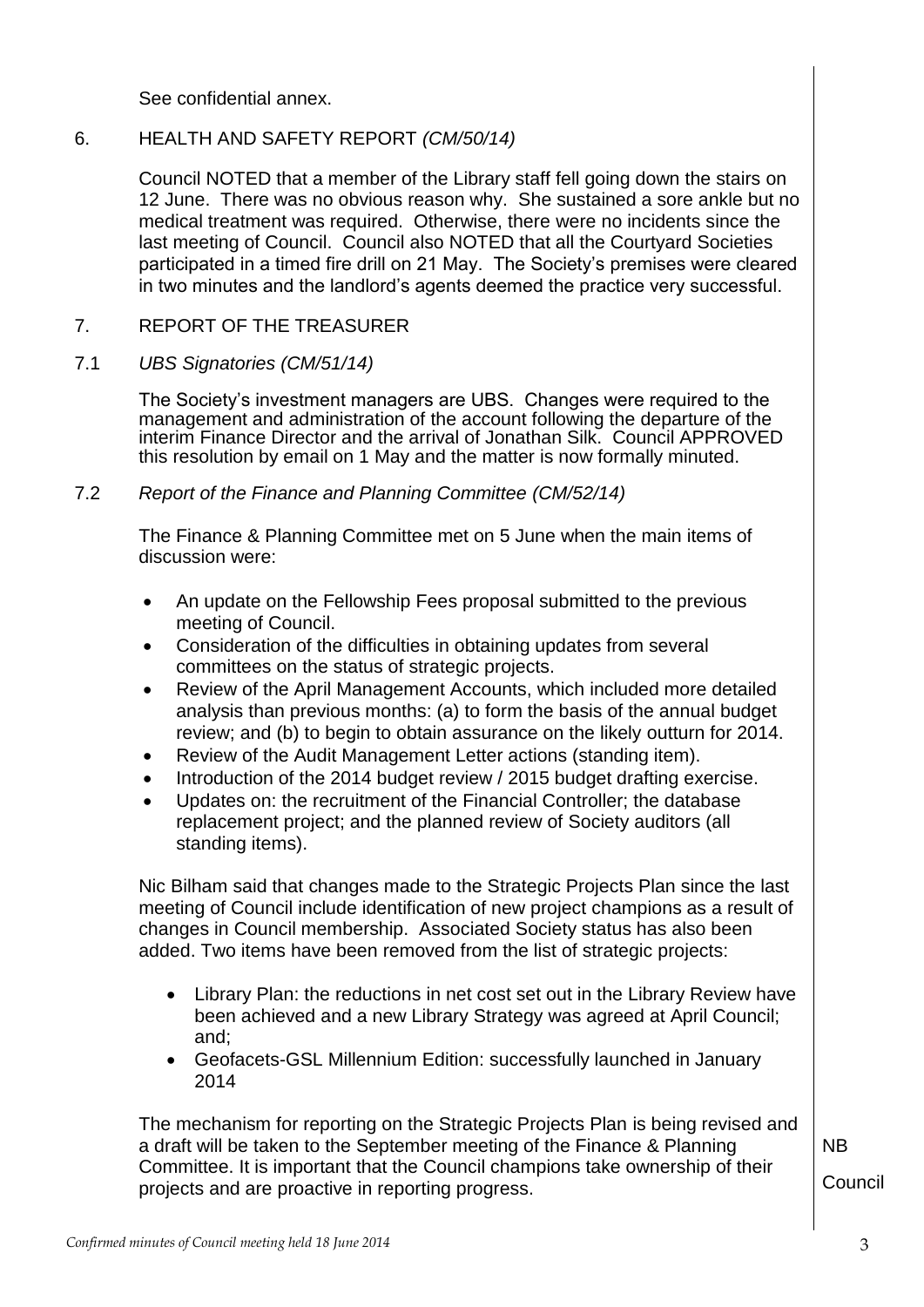Council NOTED the report of the Finance and Planning Committee.

#### 7.3 *April Management Accounts (CM/53/14)*

Council NOTED the April management accounts which showed a surplus for the month of just over £62k. Jonathan Silk gave an overview of the accounts and the process. Colin North drew attention to the rapidly changing world of publishing and the effect that this may have on the Society's income. Edmund Nickless said that one of the focuses of the September residential will be to look at the Society's financial strategy over the next three to five years.

#### 7.4 *Overdraft Permission (CM/54/14)*

The Bye-laws state that the Society cannot borrow money without the unanimous approval of Council. It has therefore become customary to ask each new Council for permission to seek an overdraft facility, should the need arise over the summer months when income is low. An overdraft facility avoids having to realise investments should the market be unfavourable. All members of Council present AGREED that the Treasurer could seek an overdraft of up to £250k should the need arise and it was noted that if the facility is taken up the Treasurer will write advising Council. Those members of Council not present will also be asked to give approval. *[Post meeting note: all members of Council not present in person at the meeting have given their approval.]* 

7.5 *Bank mandate and cheque signatories (CM/55/14)*

> The present level of authorisation on the Society's bank mandate is two members of staff where the payment is less than £40k. The members of staff are the Executive Secretary, Assistant Accountant, Editor *Geoscientist*, Fellowship Services Manager and Conference Manager. Payments over £40k require the signature of a trustee and any other cheque signatory. The former President (David Shilston), Treasurer, Secretary Foreign & External Affairs, Secretary Science and Brian Marker are already authorised and Council AGREED to remove David Shilston and add David Manning as well as two members of staff:- the Director of Finance & Operations and the Director of Policy & Communications.

JS

SLJ

7.6 *Serious Incident Report (CM/56/14)*

> Council NOTED that there were no serious incidents to report since the last meeting.

8. REPORTS OF THE EXECUTIVE *(CM/57/14)*

Council NOTED the reports of the Executive Secretary, Director of Publishing, Library & Information Services, Director of Policy & Communications and the Director of Finance & Operations.

### 9. REMOVAL OF FELLOWS AND CANDIDATE FELLOWS FOR NON-PAYMENT OF THE 2014 SUBSCRIPTIONS *(CM/58/14)*

Council AGREED to remove from Fellowship those Fellows who had not paid their 2014 subscription by 30 June 2013 unless they were in discussion about their subscription with the Fellowship Office. It was noted that the attrition rate is similar to previous years and the level of strike off is a worse case as some will have paid since the list was produced and others will be in the process of paying.

Council was asked to encourage as soon as possible those Fellows known to [Council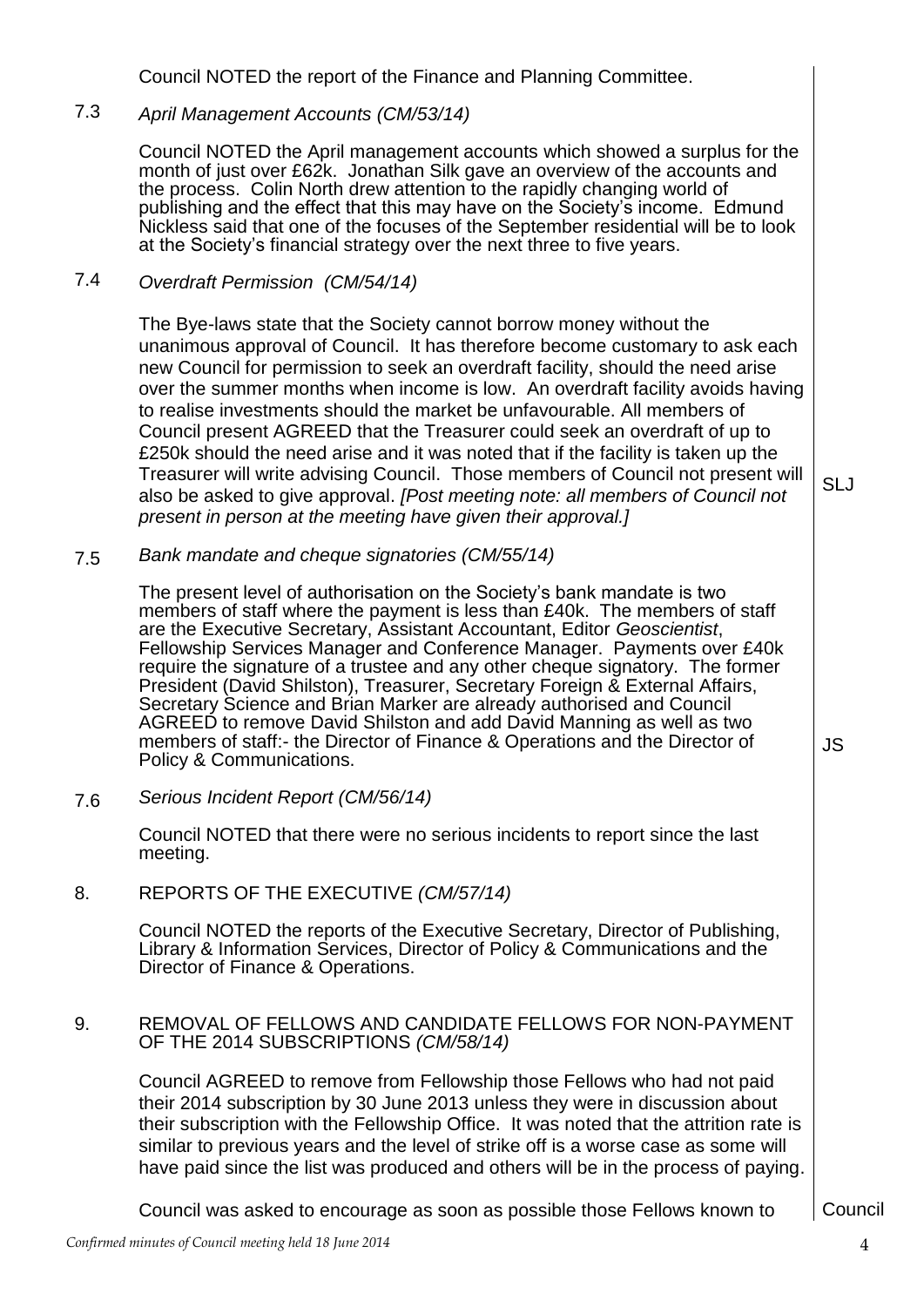them to pay their subscription and remain in Fellowship.

Edmund Nickless said that the Fellowship office will continue to make further strenuous efforts to secure late payments with an additional focus on those 80 Fellows with Chartered status.

10. CHARTERSHIP APPEALS (*CM/41/14 & CM/59/14)*

See confidential annex.

- 11. **ELECTIONS**
- 11.1 *Fellowship (CM/60/14)* Council AGREED to recommend to the Fellowship that those candidates listed in CM/60/14 should be elected as Fellows at the OGM on 18 June 2014.
- 11.2 *Chartered Geologists (CM/61/14)* The applications from Fellows to become Chartered Geologists listed in CM/61/14 had been approved by the Chartership Panel and were AGREED by Council.
- 11.3 *Candidate and Junior Candidate Fellowship (CM/62/14)* Council AGREED to elect those applicants listed in CM/62/14 as Candidate Fellows and Junior Candidate Fellows.
- 11.4 *European Geologists (CM/63/14)* Council NOTED the names elected as European Geologists at the EFG meeting on 9 May.
- 11.5 *Chartered Scientists (CM/64/14)* Council AGREED that the persons named on paper CM/64/14 should be elected as Chartered Scientists.

# **STRATEGIC ITEM**

12. SCIENCE COUNCIL DIVERSITY, EQUALITY & INCLUSION CHARTER *(CM/65/14)*

The draft text of the Science Council's Charter was discussed at their Annual General Meeting on 10 June. Edmund Nickless, who chaired a task group responsible for drafting the text, attended with Natalyn Ala, Secretary Professional Matters, who spoke in support.

No objection was raised about the proposed wording and many who spoke at the AGM undertook to take the text to their governing bodies. The only dissenting comment was the use of the word "Charter" which may cause confusion to some because of the Royal Charter held by the Science Council and similar bodies. An emerging alternative title is "declaration".

Further comments on the text are being collated before a final version for acceptance by member bodies is circulated. The agreed Charter and supporting documentation will be sent to the 41 Science Council bodies over the summer and it is anticipated that about half will sign up at the next general meeting in October and the remainder by October 2015.

At its meeting on 14 July the Science Council Board will consider both the Charter and work currently underway to set out a "road map" and guidance to member bodies on measuring progress.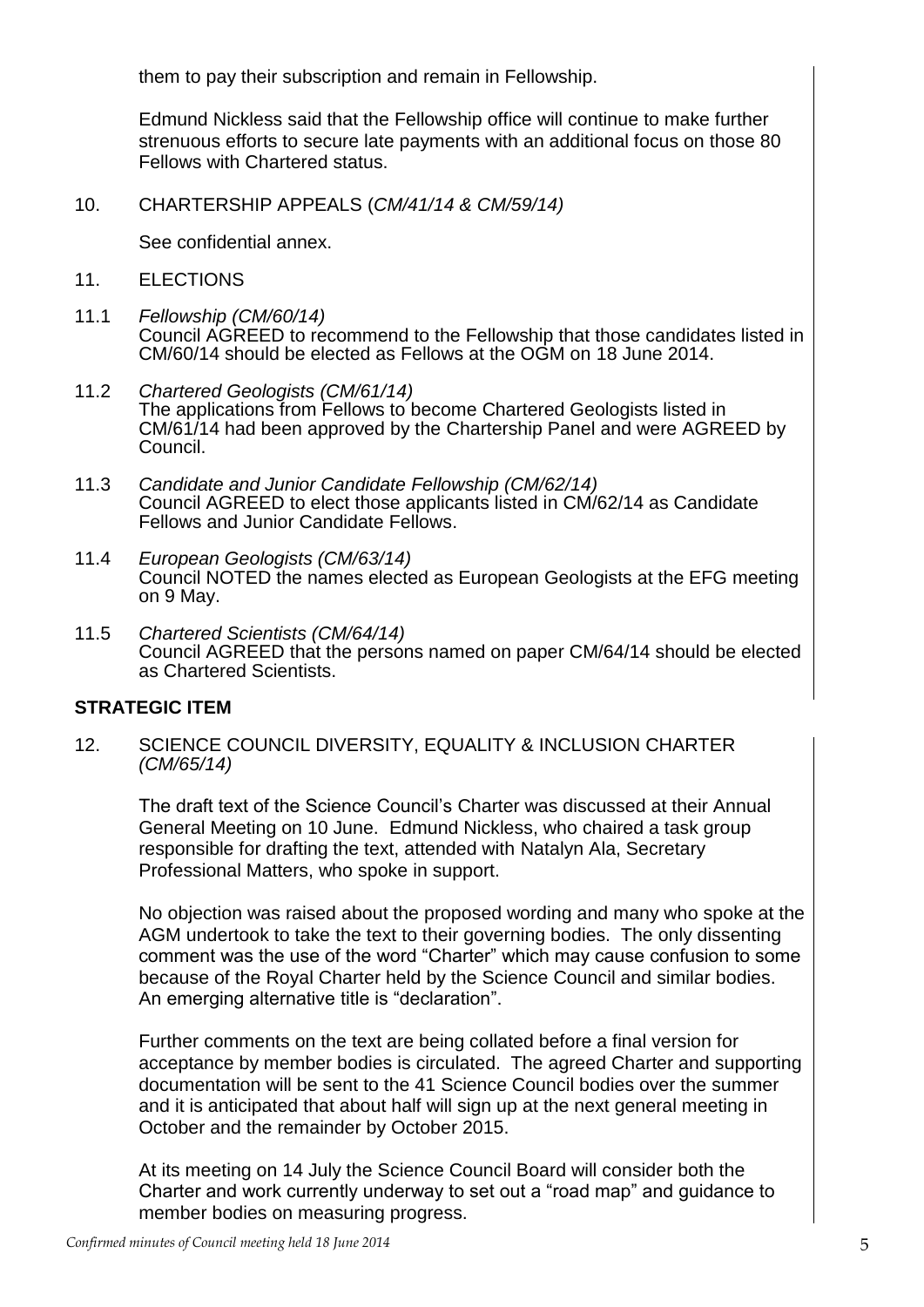Council will have an opportunity to discuss matters further at their Strategy meeting on 25 September and, if content, will then be asked to agree that the Society should be a Charter signatory. Tricia Henton, the Society's Diversity Champion, will be attending that meeting and an external speaker, Lisa Pinney, Head of Strategic Co-ordination at the Environment Agency.

Council was asked to give comments on the draft text to Edmund Nickless before 20 June. Council and the council council council council council council

### **OTHER MATTERS**

13. REPORTS OF THE STANDING COMMITTEES NOT PREVIOUSLY ADVISED *(CM/66/14)*

The following reports were taken as read:

Professional Committee Publications and Information Committee Science and External Relations Committee

### 14. ANY OTHER BUSINESS

14.1 *Ethics of Rock Coring*

Prof Rob Butler, former member of Council and chair of the Geoconservation Committee, raised at the External Relations Committee in May the problem of inappropriate rock coring and sample collection. Council had a wide-ranging discussion. The Society's Code of Conduct will need wholesale revision if the Society signs up to the Science Council's Diversity Charter and it was agreed that there will be discussion at that time about this ethical matter.

14.2 *Accreditation of overseas courses* Natalyn Ala reported on the recent discussion at the Accreditation Committee and the application of the Science Council's Diversity, Equality & Inclusion Charter to overseas organisations.

- 14.3 *Dining Club* Adam Law reminded Council that they are all temporary members of the Club and are welcome to attend the dinners which generally take place on the evening of Council meetings.
- 14.4 *Northern Ireland Regional Group* Council was pleased to note the formation of the Northern Ireland Regional Group. Michael Young invited Council members to attend.
- 15. DATE OF NEXT MEETING

The next meeting is Thursday, 25 September at 2:15pm (lunch at 1:30pm).

Officers and the Elections Committee will meet late morning. There will be lunch at 1.30pm for all members of Council and the business meeting will be from 2.15 until a tea break at 3.30pm. The residential part of the meeting will start with a session on diversity for which we will be joined by Lisa Pinney and Tricia Henton, the Society's Diversity Champion. The OGM will be at the usual time of 5pm following which there will be a short break before a drinks reception and dinner in the Council Room. The Council residential will continue on Friday, 26